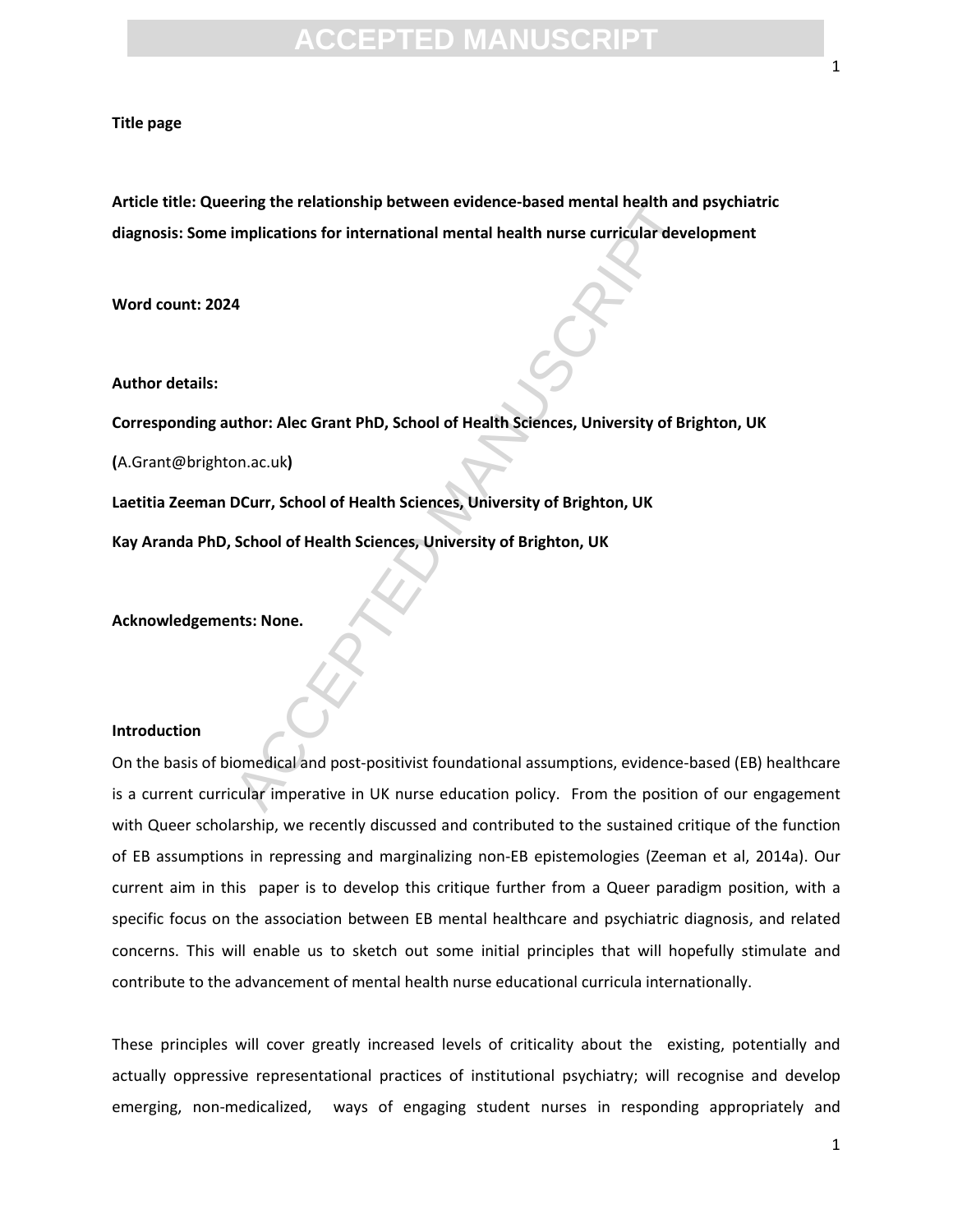ie social and human sciences more broadly. In conclusion, we w<br>promote a curricular development that honours service users' live<br>tress. These will inevitably also include their experiences of fr<br>hiatric systems.<br>aim and pr sensitively to the increasing heterogeneity of life problems implicated in human misery, which bring people into contact with mental health services; and will ensure that mental health nursing curricula keep theoretical, disciplinary and critically reflexive pace with Queer theory and related critical approaches in the social and human sciences more broadly. In conclusion, we will argue that these principles must promote a curricular development that honours service users' lived-experience based narratives of distress. These will inevitably also include their experiences of frequently oppressive institutional psychiatric systems.

With the above aim and principles in mind, we will first necessarily but briefly recapitulate on some of the critical ground we have already covered in our work, by contextually locating the EB discourse in terms of its cultural and epistemological emergence, and its significance and dominance in both neoliberal healthcare governance and nurse and mental health nurse education.

#### **EB epistemology**

The increasing need to make western healthcare, including nursing and mental health nursing practice, evidence-based began in the early 1990s in the context of the Thatcher and Regan administrations in the UK and USA respectively. In this context, the EB discourse coheres with the neoliberal managerialist agenda that currently informs higher education in healthcare internationally (Grant, 2014a).

The EB discourse exerts influence on the shape and content of health policy, practice and service delivery, and UK nursing and mental health nursing curricula, with the asserted aim of improving healthcare outcomes. It does this according to a logic of rationality, whereby integrating clinical knowledge with rigorous, objective and supposedly culture-neutral quantitative-experimental evidence, and public and patient feedback and choice, is tempered by cost-effectiveness and efficiency. However, what constitutes 'evidence' according to this discourse is never neutral and objective. It is inevitably situated, time-bound, and imbued with assumptions that shift according to the values that specific scientific communities and related practice disciplines subscribe to. This inevitably results in cultural practices which privilege some ways of knowing over others.

Such privileging on the basis of rationality is not without its problems. EB mental health epistemologies informed by biomedical assumptions have recently been discredited on the basis of deeply flawed science (Grant, 2015; Johnstone, 2014; Thomas 2014). Despite this, the dominant systems of psychiatric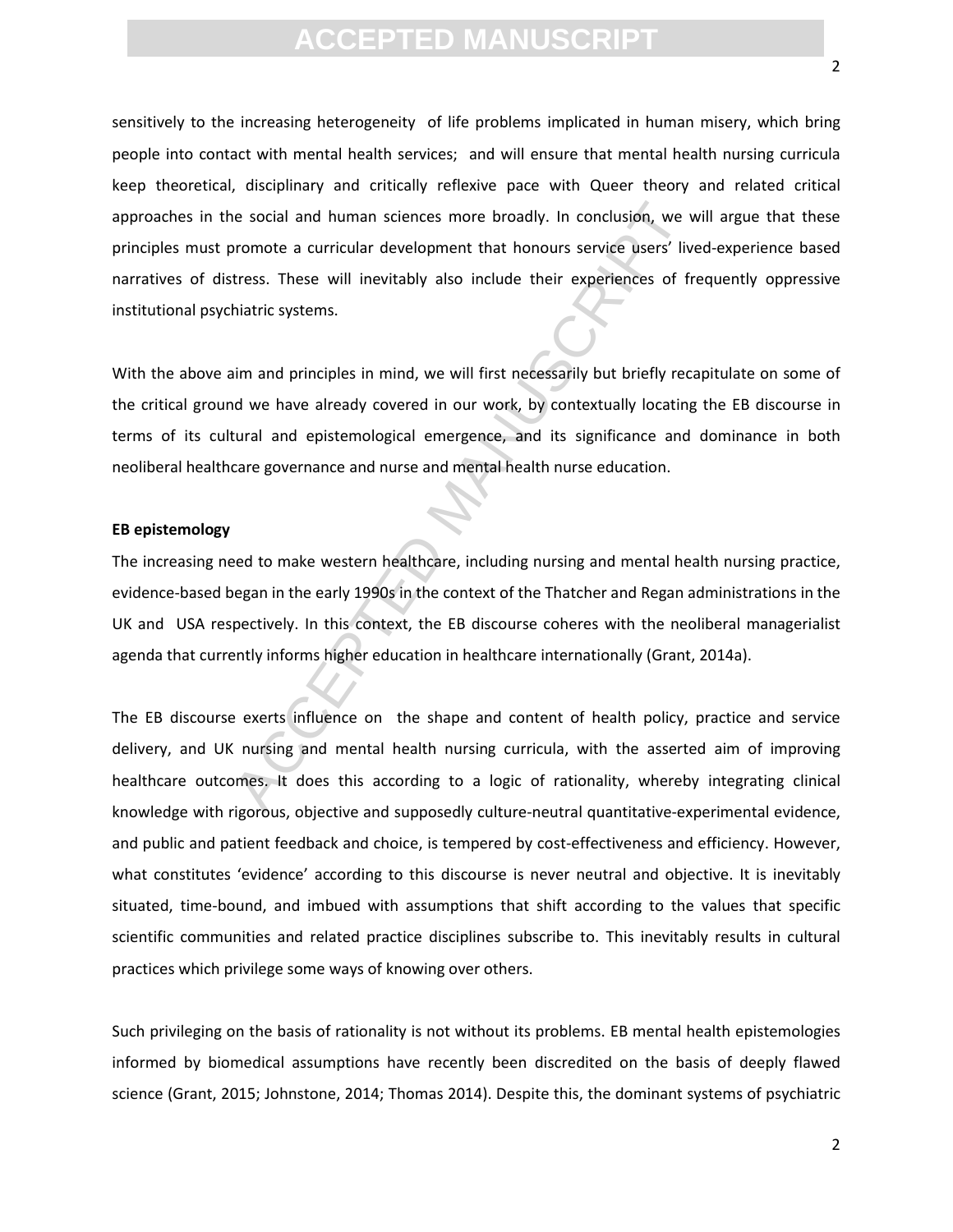diagnoses from the American Psychiatric Association and World Health Organization have become increasingly instrumental in sustaining international norms around what constitutes 'mental illness' over the last six decades. Although discredited, our experiences as academics tell us that the cultural hegemony of psychiatric diagnostic systems in the UK is supported by the form and content of mental health nurse educational curricula and related mental health professional and institutional practice exigencies (Grant, 2015).

chiatric diagnostic systems in the UK is supported by the form an acational curricula and related mental health professional and i<br>
2015).<br>
affairs inevitably impacts on the experiences of mental healt<br>
thive judgements ar Such a state of affairs inevitably impacts on the experiences of mental health service users and survivors. Normative judgements are made about them on the basis of diagnostic labels that lack scientific validity and reliability (Grant, 2015; Johnstone, 2014; Thomas, 2014). Already reductionist in defining people in terms of specious pseudo-illness categories that fail to honour richness of individual identity and life-context, such judgements are, at worst, added to with a an overlay of stigmatising and othering lables that arise as a result of staff-service user intergroup dynamics (Grant and Leigh-Phippard, 2014; Grant et al, 2015). The net effect of all of this is that users can become trapped in negative, pathologizing and oppressive, life-defining narratives that are imposed on them as a result of their engagement with institutional psychiatric services (see eg Grant and Leigh-Phippard, 2014).

### **Queer epistemology**

It is timely therefore that Queer Theory has recently emerged as a radical epistemological challenge to normative influences on mental health nurse educational curricula. Its scope extends to a critique of any kind of practice that leads to exclusion and marginalisation on the basis of identity (Hall et al, 2013; Zeeman et al, 2014b). In assertively resisting any form of knowledge, system or practice that attempts to privilege normative identity as 'natural' and identities that differ markedly from the norm as pathological, Queer scholarship makes visible the cultural and social assumptions and processes by which the natural and the pathological are produced.

In this regard, Queer epistemology is both distinguishable from, and advances, social constructionist epistemology and its related critique of biomedical power in key ways (Zeeman et al, 2014a,b; Hall et al, 2013). From a social constructionist perspective, knowledge is shaped by academic and professional communities of meaning making to the extent that it is eventually invested with norms and informal rules that govern what counts as 'the real'. In this context, social constructionist crique makes explicit the social process whereby some forms of evidence are more highly regarded than others, and troubles the biomedically nuanced EB stance of value neutrality (Zeeman et al, 2014a).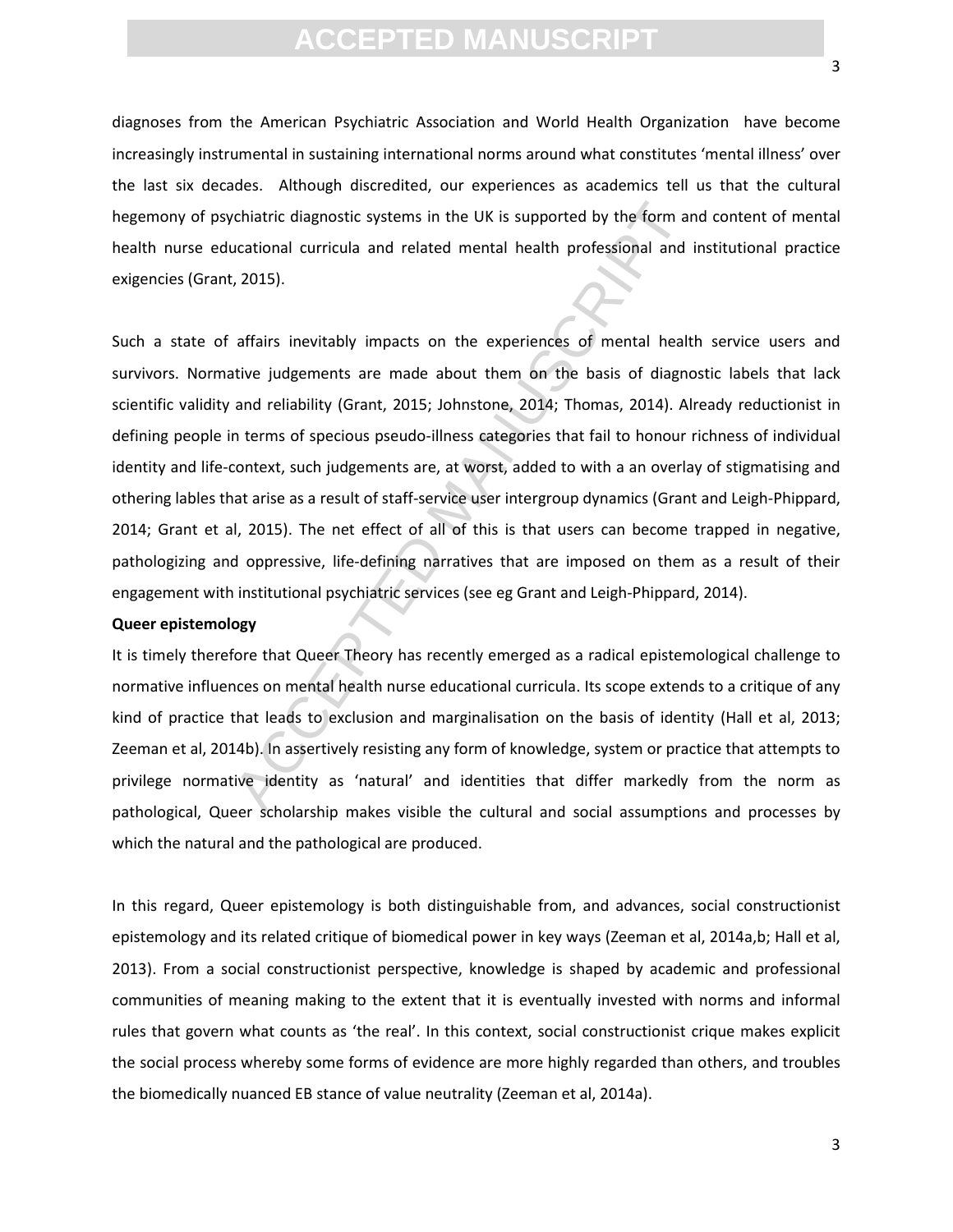In power advantages some groups and individuals at the expense<br>thly detailed ways (Zeeman et al, 2014b; Hall et al, 2013). Moreov<br>on from social constructionist epistemology, Queer knowledge di<br>tstructural and Foucauldian However, Queer epistemology takes this critique further in unpacking the normative epistemological foundations of EB practice. In so doing, Queer epistemology exposes the specifics of power relations and the ways in which power advantages some groups and individuals at the expense of other groups and individuals, in highly detailed ways (Zeeman et al, 2014b; Hall et al, 2013). Moreover, at a paradigmatic level, in distinction from social constructionist epistemology, Queer knowledge draws on and has coevolved with poststructural and Foucauldian texts. Overall, this results in an epistemology that is both entagled with EB and constructionist epistemologies, and goes further in critiquing the assumed truths, causal relationships and epistemological coherence characteristic of EB epistemologies (Zeeman et al, 2014a).

In contrast to EB discursive epistemologies and related practices, Queer scholarship constitutes the ways in which a number of critical methodologies have cohered around a refusal to accept broad normative identity categories to define healthcare subjects (Zeeman et al, 2014b). In so doing, situated, contextual, un-finalised identities, difference, embodiment, and agentic self-determination are all simultaneously celebrated in both knowledge production and in different ways of knowing (Grant and Leigh-Phippard, 2014; Zeeman et al, 2014a,b).

At the level of normative identity categories, Queer scholarship should also be seen as distinct from the Antipsychiatry movement and Labelling Theory. These approaches arguably reify and thus essentialise binaried categories, often from a moral basis of distinguishing between oppressors and the oppressed. In contrast, Queer epistemology shows how the normative reproduction of *all* identity categories and related ways of knowing enables their regulation in broader agendas of social control (Hall et al, 2013; Zeeman et al, 2014a,b).

According to Queer Theory, normative social identities become visible in dichotomous thinking and labelling informing binary, paired oppositions, where the former term in each pair is privilege and the latter pathologised or disparaged. This can be illustrated by paired oppositions such as healthy/ill; mentally ordered/mentally disordered; heterosexual/homosexual; or, with reference to popular EB practice-related assumptions, objective-scientific/subjective-interpretive. These oppositions clearly exlude those who refuse to be positioned as, for example, either mentally ordered or mentally disordered, and who further refuse the epistemological assumptions underpinning such binaried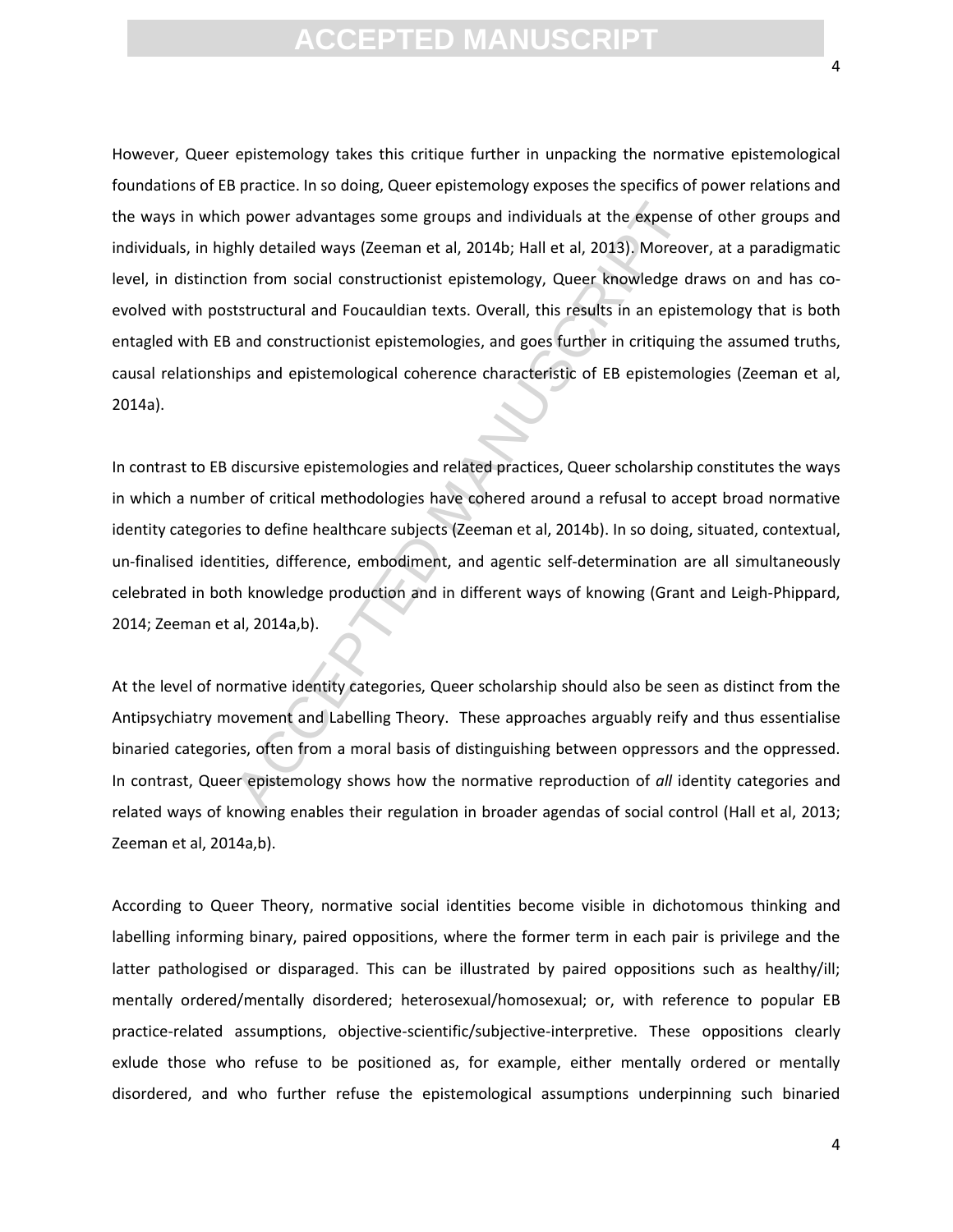options. Such refusals have implications for identity politics, with regard to how people might then achieve viable identities outside of normative binaries.

#### **Queer politics**

p and politics moves beyond understanding of how exclusion occan take place or be imagined. This political impetus enables celeative 'truths' of EB practice in the broader aim of contributing (Grant and Leigh-Phippard, 201 Queer scholarship and politics moves beyond understanding of how exclusion occurs, to create spaces where resistance can take place or be imagined. This political impetus enables celebrating difference to disrupt the normative 'truths' of EB practice in the broader aim of contributing to radical social and material change (Grant and Leigh-Phippard, 2014; Zeeman et al, 2014b). With regard to mental health/nursing practice for example, 'mental health recovery' is not a neutral, a-political process. On the contrary, it is frequently characterised by power struggles between the authority of mainstream psychiatry and a need by many survivors of the institutional psychiatric system to critically re-define 'recovery' in existential rather than psychiatrized ways (Grant and Leigh-Phippard, 2014; Grant et al, 2015).

A Queer perspective in mental health nursing curricula helps clarify that normative identity is produced in particular politicised knowledge frameworks (Zeeman et al, 2014b). These frameworks are informed by normative assumptions around class, age, disability, race, ethnicity, culture, sexuality, gender, and ethnocentric biases in professional mental health practice around diagnosis and classification (Grant, 2015; Thomas, 2014). The social and professional processes of normative identity construction function both to police and restrict who can be regarded as viable subjects. When people are culturally acknowledged as viable by their relative conformity to acceptable norms around social identity, their lives are similarly recognised as being of value and thus 'liveable'.

Conversely, where and when people deviate from the norm, their lives can become increasingly inconceivable and illegible (Butler, 2004). From this perspective, a major political challenge for mental health nurse education is to initiate curricular changes that will make life more viable for people associated with or currently involved in mental health systems as service users. Many have been, and will continue to be, excluded, marginalised or represented as having unintelligible lives as a result of the normative practices of institutional psychiatry (Grant and Leigh-Phippard, 2014; Grant et al, 2015; Johnstone, 2014; Thomas, 2014).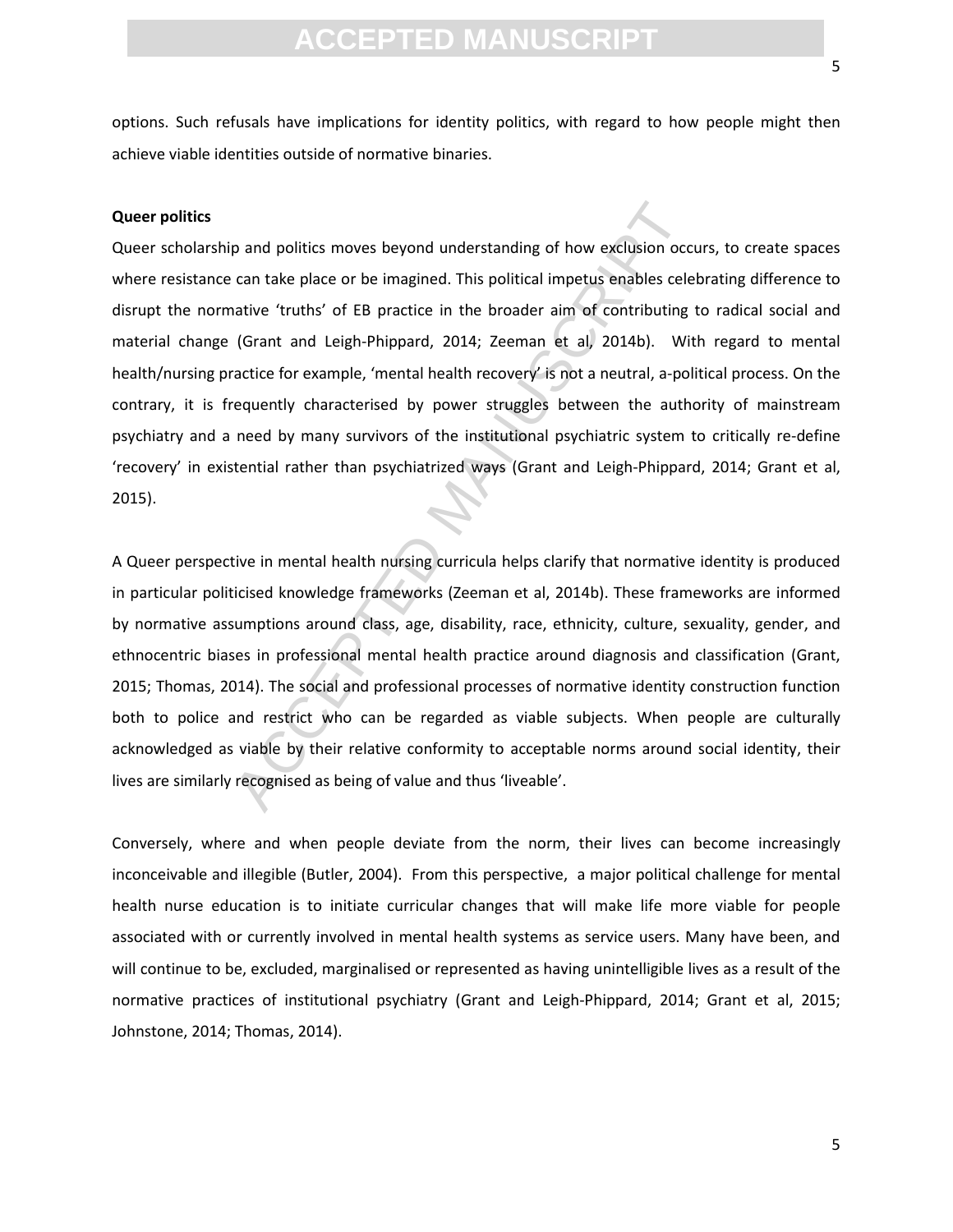A normatively-informed EB mental health nursing curricula arguably renders the lived experience of many mental health service users invisible due to its preferencing of the scientific, rational, objective and normative. Although this process is to some extent ameliorated by the emergence of public and patient involvement in health and mental health, as academics who privilege lived experience-based knowledge in our research and teaching, we regularly find that this form of knowledge is often disparaged as 'anecdata' by mental health professionals and quantitative-experimental researchers. Through such disparaging practices and processes, mental health service users are systematically disconnected from their rich and variable identities, histories and life contexts, and from the larger narrative structures informing their identities.

ent in health and mental health, as academics who privilege live<br>
ur research and teaching, we regularly find that this form of<br>
necdata' by mental health professionals and quantitative-experi<br>
sparaging practices and proc As a result of this – what might be reasonably regarded as normative violence – the lives of many mental health service users become invisible (Butler, 2004), in that their unique stories of the experiences and events contributing to their troubles are silenced and remain unheard (Grant, 2015; Grant and Leigh-Phippard, 2014; Grant et al, 2015; Johnstone, 2014; Thomas, 2014). An EB discourse-informed mental health nursing curriculum thus arguably plays a constituent part in trapping many mental health service users in reductionist institutional psychiatric biographies. This poses an ethical challenge for mental health nurse educators internationally, and, in related terms, mental health nursing practice.

#### **Some Queer epistemological principles for revisioning mental health nurse curricula**

Curricular changes to mental health nurse educational preparation should therefore include working towards 'breaking the grip' of current but outmoded representational practices (Grant, 2014b). These have sustained a decades-long oppressive exclusivity internationally in constructing and managing the defining narratives of people involved in mental health systems as service users. Curricular changes must urgently and necessarily envision different and new ways for nurse educators to engage students in the contemporary and increasingly heterogeneous life problems that bring users into contact with mental health services. This should be done in ways that challenge normative assumptions and practices, including psychiatric diagnostic practices, in a sensitive recognition of an increasing range of plurality and diversity in human identities. This will necessarily implicate the intersections of various markers of difference, such as gender, sexuality, ethnicity, race, and social class, to help make meaning of the complex processes that underpin adversity and human misery (Grant, 2015; Johnstone, 2014; Thomas, 2014).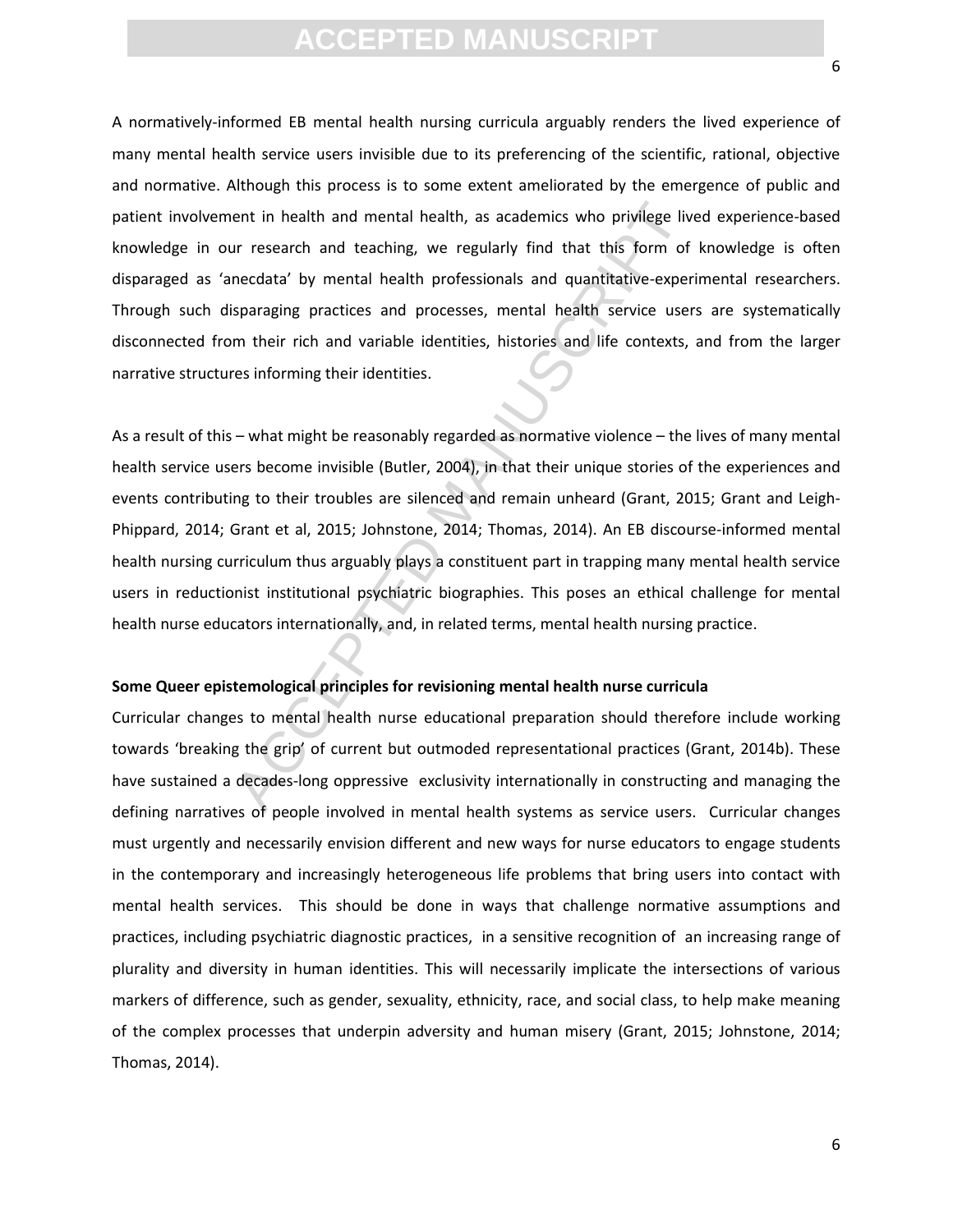### **ACCEPTED MANUS**

As a hybrid discipline, mental health nurse education should therefore intersect with other ways of knowing in the social and human sciences to ensure that its theoretical developments maintain a necessary level of criticality and discipline reflexivity. This will help it move out of the parochialism and insularity that has for too long trapped it in a 'guilt by association' relationship with oppressive institutional psychiatric practices.

as for too long trapped it in a 'guilt by association' relations<br>hiatric practices.<br>hiatric practices.<br>plicate and reinforce the welcoming of the relatively new emergrucial in mental health nursing curricula (Grant, 2015). All of this will implicate and reinforce the welcoming of the relatively new emerging skill of *narrative competence* as crucial in mental health nursing curricula (Grant, 2015). This will help prepare student mental health nurses to respond to the contemporary demand for an empathically-attuned awareness and listening, to see and hear *difference* between people's narratives rather than simply assume normative categorical similarities among them. It will also help nurses respond non-defensively to the stories they hear from people in their care, about events and experiences carried out in the name of institutional psychiatry which have proved damaging to their narrative identities. Observance of the last principle will bring mental health nursing more in line with contemporary developments in narrative psychiatry (Grant, 2015; Thomas, 2014) and the policy-informed, thoroughly psychologically-evidence based, emergence in UK clinical psychology of *formulation* as an alternative to psychiatric diagnosis (Grant, 2015; Johnstone, 2014).

#### **References**

Butler, J., 2004. Precarious life, the powers of mourning and violence. Verso, London.

Grant, A., 2014a. Neoliberal higher education and nursing scholarship: Power, subjectification, threats and resistance. *Nurse Education Today.* 34, 1280-1282.

Grant, A., 2014b. Breaking the grip: a critical insider account of representational practices in cognitive behavioural psychotherapy and mental health nursing. In: Zeeman, L., Aranda, K., Grant, A. (Eds.). 2014. *Queering Health: Critical challenges to normative health and healthcare.* PCCS Books, Ross-on-Wye.

Grant, A., Demedicalising misery: Welcoming the human paradigm in mental health nurse education. Nurse Educ. Today (2015), http://dx.doi.org/10.1016/j.nedt.2015.05.022 .

Grant A., Leigh-Phippard, H., 2014. Troubling the normative mental health recovery project: The silent resistance of a disappearing doctor. In: Zeeman, L., Aranda, K., Grant, A. (Eds.). 2014. *Queering Health: Critical challenges to normative health and healthcare.* PCCS Books, Ross-on-Wye.

Grant, A., Leigh-Phippard, H., Short, N.P., 2015. Re-storying narrative identity: a dialogical study of mental health recovery and survival. *Journal of Psychiatric and Mental Health Nursing.* 22, 278-286.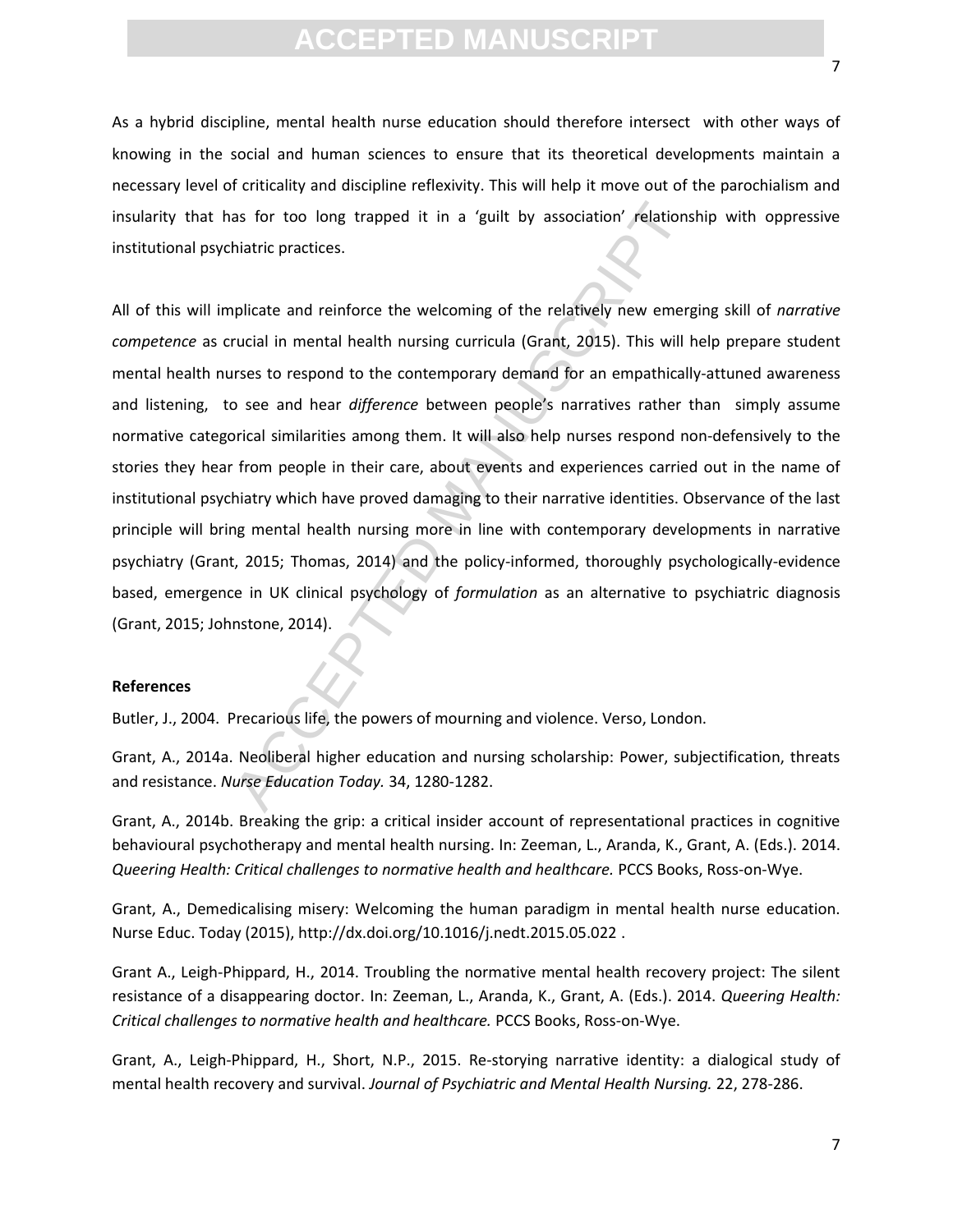Hall, D.E., Jagose, A., Bebell, A., Potter, S., (Eds.). The Routledge Queer Studies Reader. Routledge, London and New York.

Johnstone, L., 2014. A Straight Talking Introduction to Psychiatric Diagnosis. Pccs Books, Ross-on-Wye.

Thomas, P., 2014. Psychiatry in Context: Experience, Meaning & Communities. PCCS Books, Ross-on-Wye.

Zeeman, L., Aranda, K., Grant, A. 2014a.Queer Challenges to Evidence-based Practice. *Nursing Inquiry.*  21(2), 101-111.

Zeeman, L., Aranda, K., Grant, A. (Eds.). 2014b. *Queering Health: Critical challenges to normative health and healthcare.* PCCS Books, Ross-on-Wye.

CCEPTED MANUSCRIPT